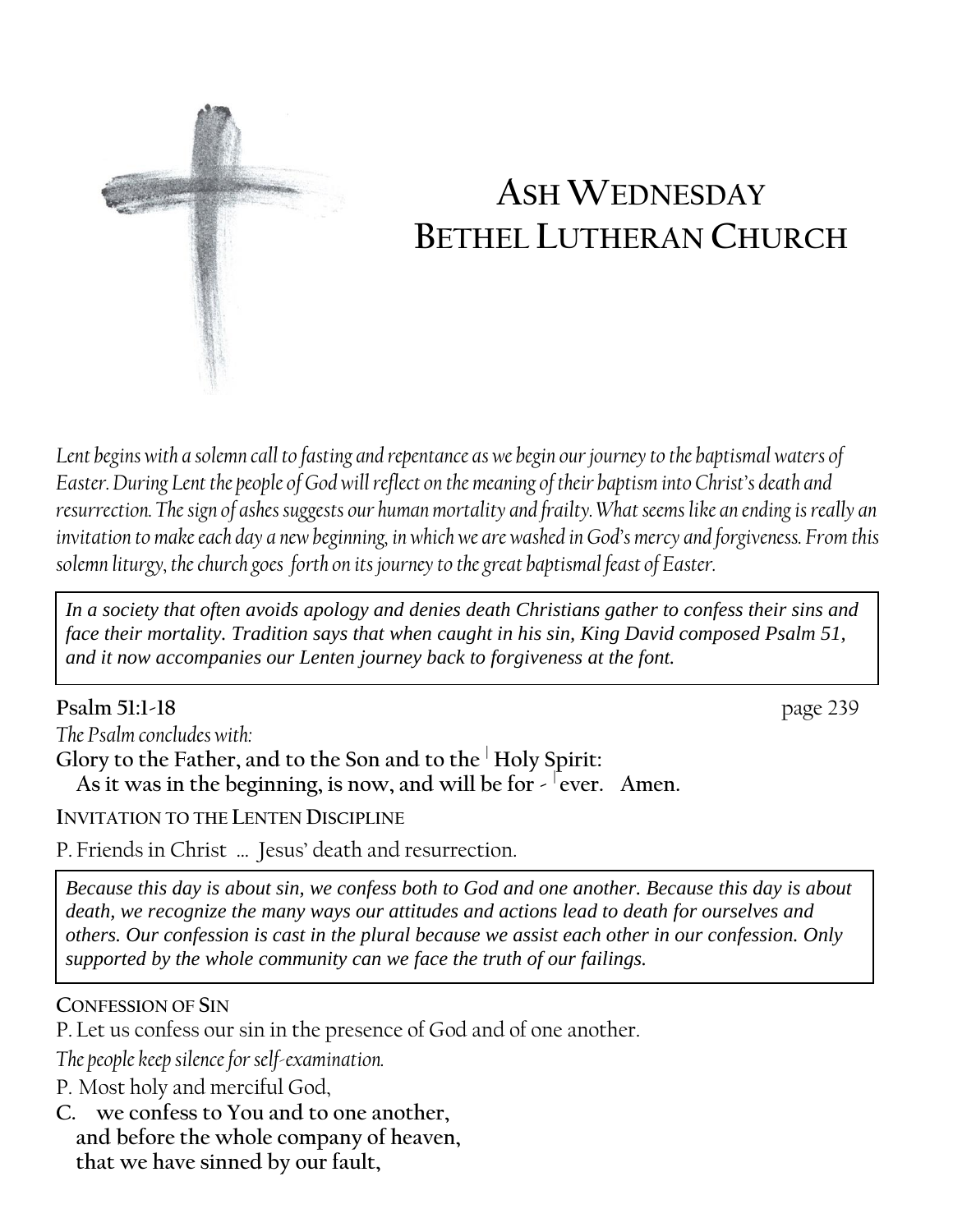**by our own fault, by our own most grievous fault,**

**in thought, word, and deed,**

**by what we have done and by what we have left undone.**

- P. We have not loved You with our whole heart, and mind, and strength. We have not loved our neighbors as ourselves. We have not forgiven others as we have been forgiven.
- **C.Have mercy on us, O God.**
- P. We have shut our ears to Your call to serve as Christ served us. We have not been true to the mind of Christ. We have grieved Your Holy Spirit.
- **C.Have mercy on us, O God.**
- P. Our past unfaithfulness, the pride, envy, hypocrisy, and apathy that have infected our lives, we confess to You.
- **C.Have mercy on us, O God.**
- P. Our self-indulgent appetites and ways, and our exploitation of other people, we confess to You.
- **C.Have mercy on us, O God.**
- P. Our negligence in prayer and worship, and our failure to share the faith that is in us, we confess to You.
- **C.Have mercy on us, O God.**
- P. Our neglect of human need and suffering, and our indifference to injustice and cruelty, we confess to You.
- **C.Have mercy on us, O God.**
- P. Our false judgments, our uncharitable thoughts toward our neighbors, and our prejudice and contempt toward those who differ from us, we confess to You.
- **C.Have mercy on us, O God.**
- P. Restore us, O God, and let Your anger depart from us.
- **C. Hear us, O God, for Your mercy is great.**

*Like the ancient Israelites, we enact our sorrow by marking our forehead with ashes. The palms used last year to celebrate Christ's triumphant entry to Jerusalem are now the ashes of our confession. We admit that we will return to dust, we think ahead to our own funeral. But the ashes trace exactly where the water of our baptism began our life in Christ. Now and forever, we are God's children.*

# **IMPOSITION OF ASHES**

P.Almighty God, You have created us out of the dust of the earth. Bless these ashes and those who receive them. May this sign of our mortality and penitence remind us that only by the cross of our Lord Jesus Christ are we given eternal life; through Jesus Christ our Savior.

# **C. Amen.**

*Those who desire to receive ashes may come forward. After all have returned, please rise as we conclude.*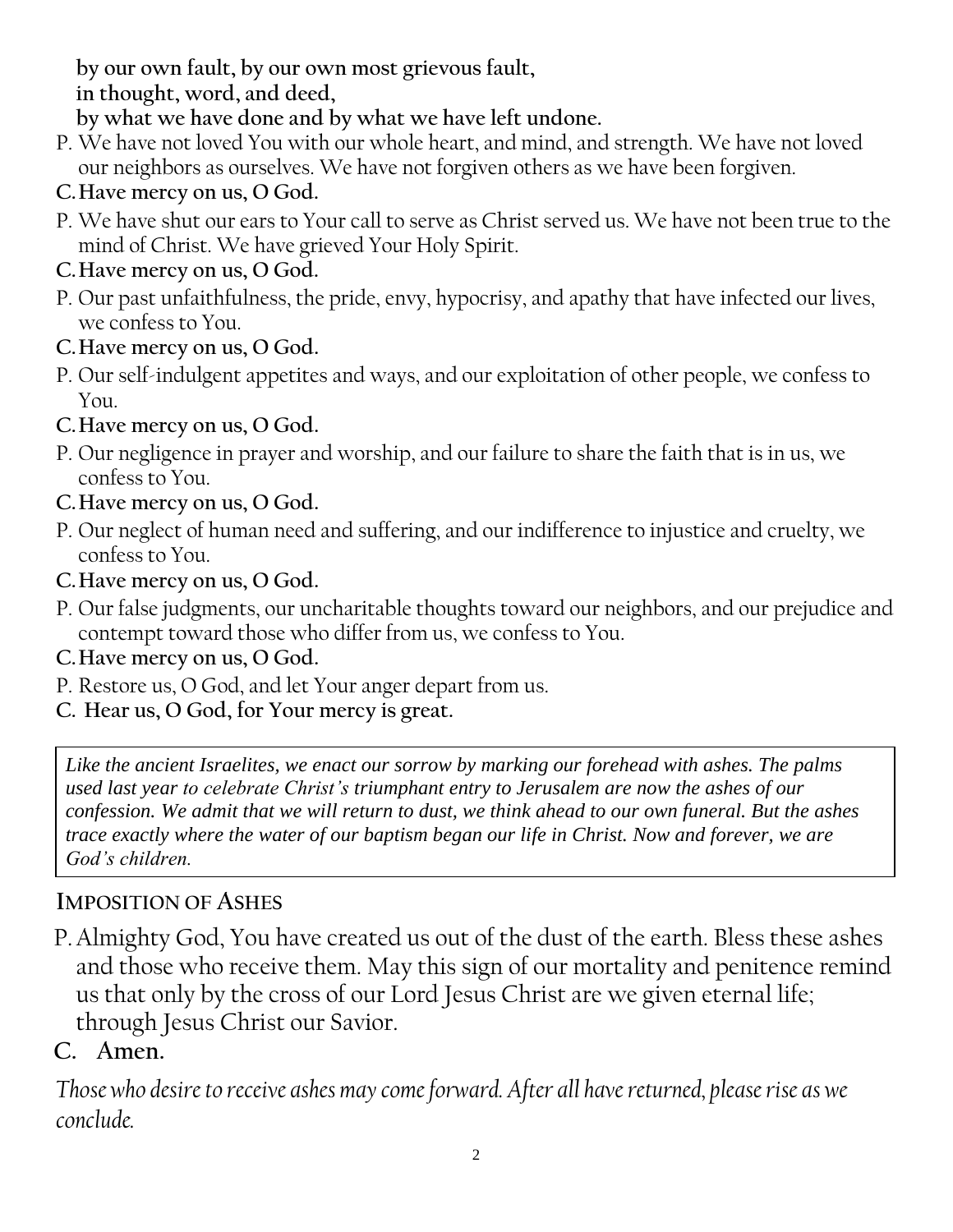**HYMN** (sung during imposition of ashes)  $\text{\#309 (grn)}$ 

P.Accomplish in us, O God, the work of Your salvation,

- **C. that we may show forth Your glory in the world.**
- P.By the cross and passion of Your Son, our Savior,
- **C. bring us with all Your saints to the joy of Christ's resurrection.**
- P.Almighty God have mercy on us, forgive us all our sins through our Lord Jesus Christ, strengthen us in all goodness, and by the power of the Holy Spirit keep us in eternal life.
- **C. Amen.**

# **GREETING**

P.From our God Who loves us with an everlasting love, Who brings forth a new creation in Christ, Who leads us by the Spirit in the wilderness: Grace and abundant mercy be with you all.

# **C. And also with you.**

# **PRAYER OF THE DAY**

P. Let us pray. Gracious God, out of Your love and mercy You breathed into dust the breath of life, forming us to serve You and our neighbors. Create in us new and honest hearts, so that, truly repenting of our sins, we may receive from You full pardon and forgiveness, and strengthen us to face our mortality with confidence in the mercy of Your Son, Jesus Christ, our Savior and Lord, Who lives and reigns with You and the Holy Spirit, one God, now and forever.

# **C. Amen.**

# **FIRST READING: Isaiah 58:1-12**

*God reminds the Israelites (and us) that outward observance is no substitute for genuine fasting that results in acts of justice, such as feeding the hungry, sheltering the homeless, and clothing the naked. Then God's light will shine on the earth and the glory of God will transform dry places with springs of water.*

Shout out, do not hold back!

Lift up your voice like a trumpet!

Announce to My people their rebellion,

to the house of Jacob their sins.

<sup>2</sup>Yet day after day they seek Me

and delight to know My ways,

as if they were a nation that practiced righteousness

and did not forsake the ordinance of their God;

they ask of Me righteous judgments,

they delight to draw near to God. <sup>3</sup> Why do we fast, but You do not see?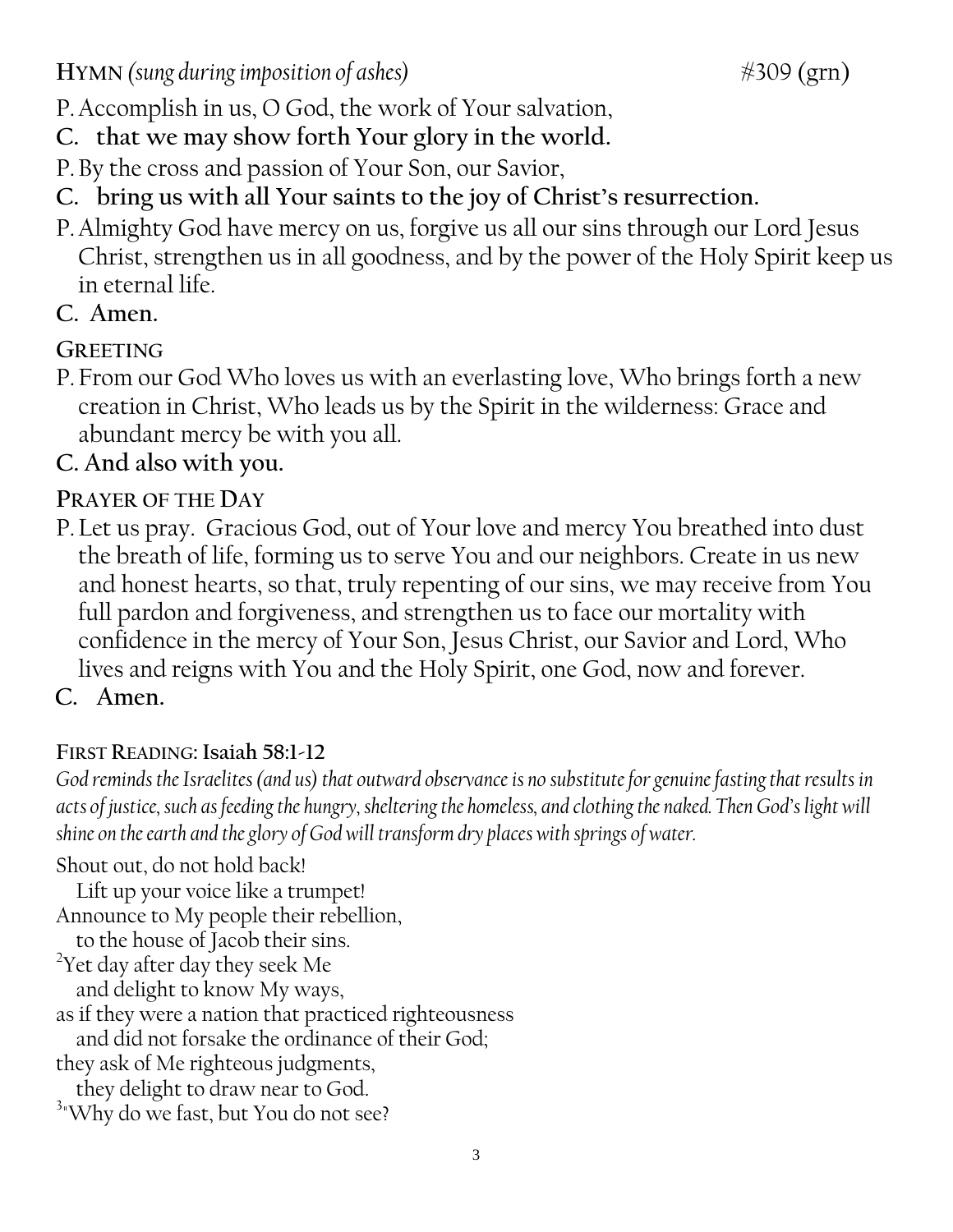Why humble ourselves, but You do not notice?" Look, you serve your own interest on your fast day, and oppress all your workers. 4 Look, you fast only to quarrel and to fight and to strike with a wicked fist. Such fasting as you do today will not make your voice heard on high.  $5$ Is such the fast that I choose, a day to humble oneself? Is it to bow down the head like a bulrush, and to lie in sackcloth and ashes? Will you call this a fast, a day acceptable to the LORD?  $\mathrm{^{6}Is}$  not this the fast that I choose: to loose the bonds of injustice, to undo the thongs of the yoke, to let the oppressed go free, and to break every yoke?  $7$ Is it not to share your bread with the hungry, and bring the homeless poor into your house; when you see the naked, to cover them, and not to hide yourself from your own kin?  ${}^{8}$ Then your light shall break forth like the dawn, and your healing shall spring up quickly; your vindicator shall go before you, the glory of the LORD shall be your rear guard. <sup>9</sup>Then you shall call, and the LORD will answer; you shall cry for help, and He will say, Here I am. If you remove the yoke from among you, the pointing of the finger, the speaking of evil, <sup>10</sup>if you offer your food to the hungry and satisfy the needs of the afflicted, then your light shall rise in the darkness and your gloom be like the noonday. <sup>11</sup>The LORD will guide you continually, and satisfy your needs in parched places, and make your bones strong; and you shall be like a watered garden, like a spring of water, whose waters never fail.  $12$ Your ancient ruins shall be rebuilt; you shall raise up the foundations of many generations; you shall be called the repairer of the breach, the restorer of streets to live in.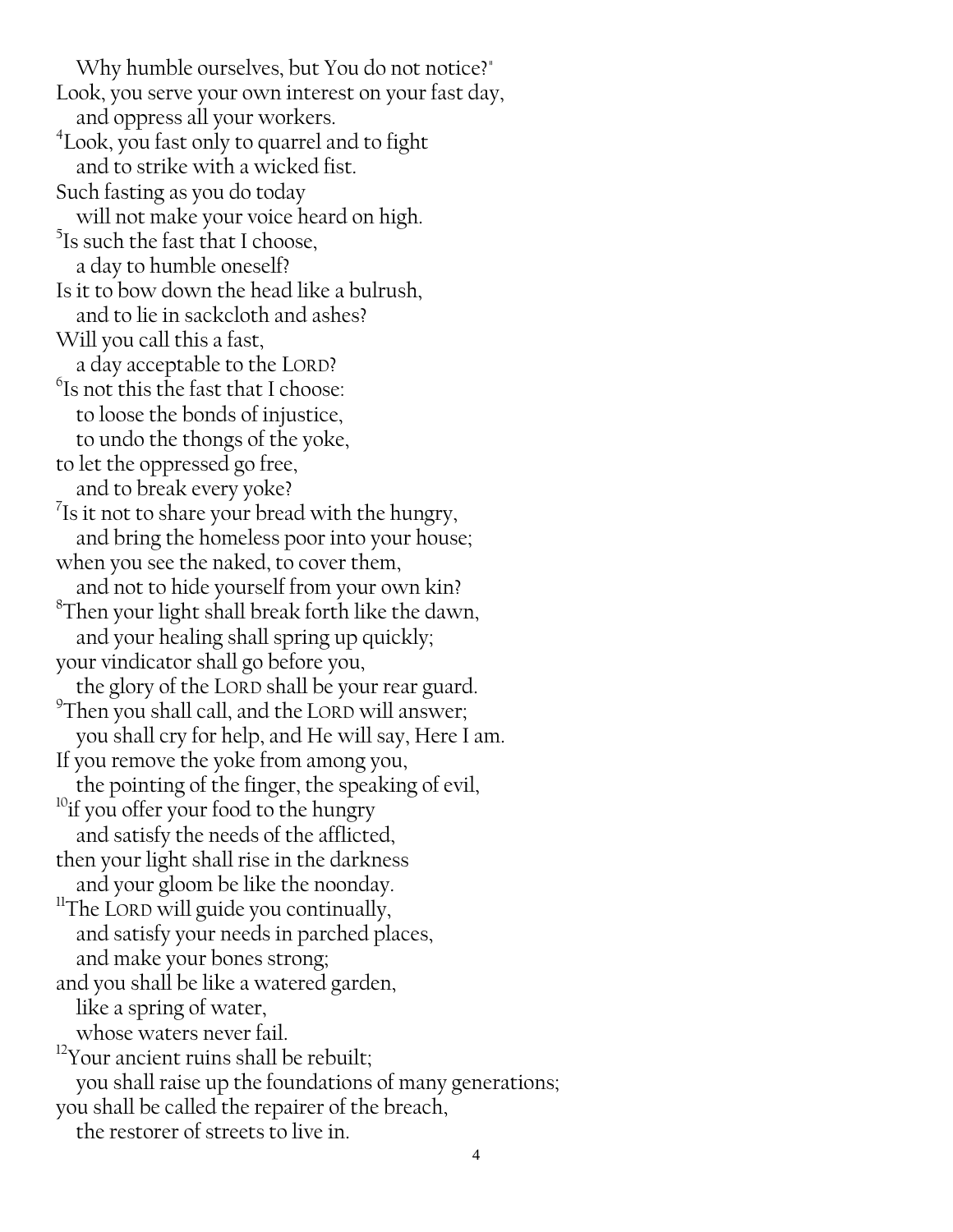## The Word of the Lord. **Thanks be to God.**

**SECOND READING:** 2 Corinthians 5:20b--6:10 *Each day, each Lent, is the acceptable time in which we are called to be reconciled to God and such reconciliation is worth more than all other possessions.*

We entreat you on behalf of Christ, be reconciled to God. <sup>21</sup>For our sake He made Him to be sin Who knew no sin, so that in Him we might become the righteousness of God. <sup>6:1</sup>As we work together with Him, we urge you also not to accept the grace of God in vain. <sup>2</sup>For He says, "At an acceptable time I have listened to you, and on a day of salvation I have helped you."

See, now is the acceptable time; see, now is the day of salvation!  ${}^{3}$ We are putting no obstacle in anyone's way, so that no fault may be found with our ministry,  $^4$ but as servants of God we have commended ourselves in every way: through great endurance, in afflictions, hardships, calamities, <sup>5</sup>beatings, imprisonments, riots, labors, sleepless nights, hunger; <sup>6</sup>by purity, knowledge, patience, kindness, holiness of spirit, genuine love, <sup>7</sup> truthful speech, and the power of God; with the weapons of righteousness for the right hand and for the left; <sup>8</sup>in honor and dishonor, in ill repute and good repute. We are treated as impostors, and yet are true;  $^9$ as unknown, and yet are well known; as dying, and see—we are alive; as punished, and yet not killed;  $^{10}$ as sorrowful, yet always rejoicing; as poor, yet making many rich; as having nothing, and yet possessing everything.

The Word of the Lord **Thanks be to God.**

*Lent gives us forty days to return to the font of forgiveness and life. We embark on this journey by receiving the gospel.*

#### **GOSPEL ACCLAMATION**



Return to the | Lord your God,

Who is gracious and merciful, slow to anger and abounding in | steadfast love. (Joel 2:13)

## **HOLY GOSPEL: ST. MATTHEW 6:1-6,16-21**

*From this excerpt from the Sermon on the Mount come the three classic disciplines of Lent: giving alms, praying and fasting. These behaviors are signs that what we treasure most is God, rather than the stuff of our selves.*

## **C.** *(Spoken)* **Glory to You, O Lord.**

[Jesus said to the disciples:] "Beware of practicing your piety before others in order to be seen by them; for then you have no reward from your Father in heaven.

<sup>2</sup>"So whenever you give alms, do not sound a trumpet before you, as the hypocrites do in the synagogues and in the streets, so that they may be praised by others. Truly I tell you, they have received their reward. <sup>3</sup>But when you give alms, do not let your left hand know what your right hand is doing, <sup>4</sup>so that your alms may be done in secret; and your Father Who sees in secret will reward you.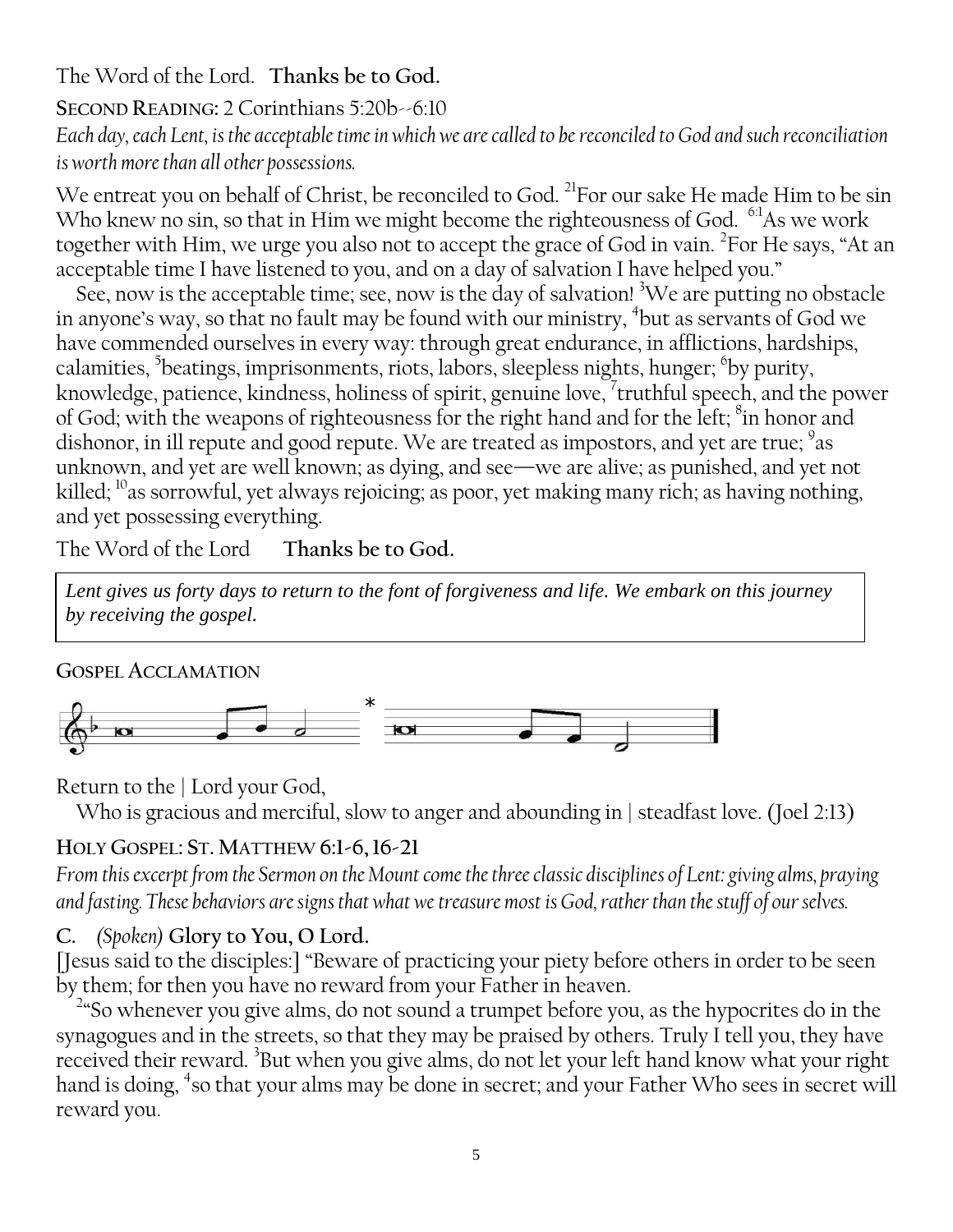$54$  And whenever you pray, do not be like the hypocrites; for they love to stand and pray in the synagogues and at the street corners, so that they may be seen by others. Truly I tell you, they have received their reward. <sup>6</sup>But whenever you pray, go into your room and shut the door and pray to your Father Who is in secret; and your Father Who sees in secret will reward you.

<sup>16</sup> And whenever you fast, do not look dismal, like the hypocrites, for they disfigure their faces so as to show others that they are fasting. Truly I tell you, they have received their reward.  $^{17}$ But when you fast, put oil on your head and wash your face,  $^{18}$ so that your fasting may be seen not by others but by your Father Who is in secret; and your Father Who sees in secret will reward you.

 $19^{\circ}$ Do not store up for yourselves treasures on earth, where moth and rust consume and where thieves break in and steal;  $^{20}$ but store up for yourselves treasures in heaven, where neither moth nor rust consumes and where thieves do not break in and steal. <sup>21</sup>For where your treasure is, there your heart will be also."

**C.** *(Spoken)* **Praise to You, O Christ.**

**SERMON**

**HYMN** Savior, When in Dust to You  $\#\mathfrak{Pl}(\text{grn})$ 

*We will use the Apostle's Creed and "Create in Me…" throughout Lent. The Apostles' Creed is the baptismal creed, the confession of faith made for us at baptism, and by us when we renew or affirm our baptisms. The song, taken from Psalm 51, reminds us of our Lenten discipline and asks God's help in keeping it, "uphold me with Your free Spirit."*

| THE APOSTLES' CREED                                                                                                                                                                                                                                                   | page 85 |
|-----------------------------------------------------------------------------------------------------------------------------------------------------------------------------------------------------------------------------------------------------------------------|---------|
| <b>PRAYERS OF THE PEOPLE</b>                                                                                                                                                                                                                                          |         |
| <b>SHARING THE PEACE</b>                                                                                                                                                                                                                                              |         |
| OFFERING/OFFERTORY Create in Me A Clean Heart                                                                                                                                                                                                                         | page 96 |
| <b>OFFERTORY PRAYER</b><br>P. God our provider,<br>C. You have not fed us with bread alone, but with words of grace and life. Bless us and<br>these Your gifts, which we receive from Your bounty, through Jesus Christ our Lord.<br>Amen.                            |         |
| THE GREAT THANKSGIVING                                                                                                                                                                                                                                                | page 88 |
| THE SANCTUS (HOLY, HOLY, HOLY)                                                                                                                                                                                                                                        | page 89 |
| THE EUCHARISTIC PRAYER<br>P. Blessed are You  pouring out Hs life for the world.<br>C. Amen.<br>P. In the night in  and proclaim the mystery of faith.<br>C. Christ has died. Christ is risen. Christ will come again.<br>P. Gracious God  both now and forever. Amen |         |
| <b>LORD'S PRAYER</b>                                                                                                                                                                                                                                                  | page 91 |
| <b>AGNUS DEI (LAMB OF GOD)</b>                                                                                                                                                                                                                                        | page 92 |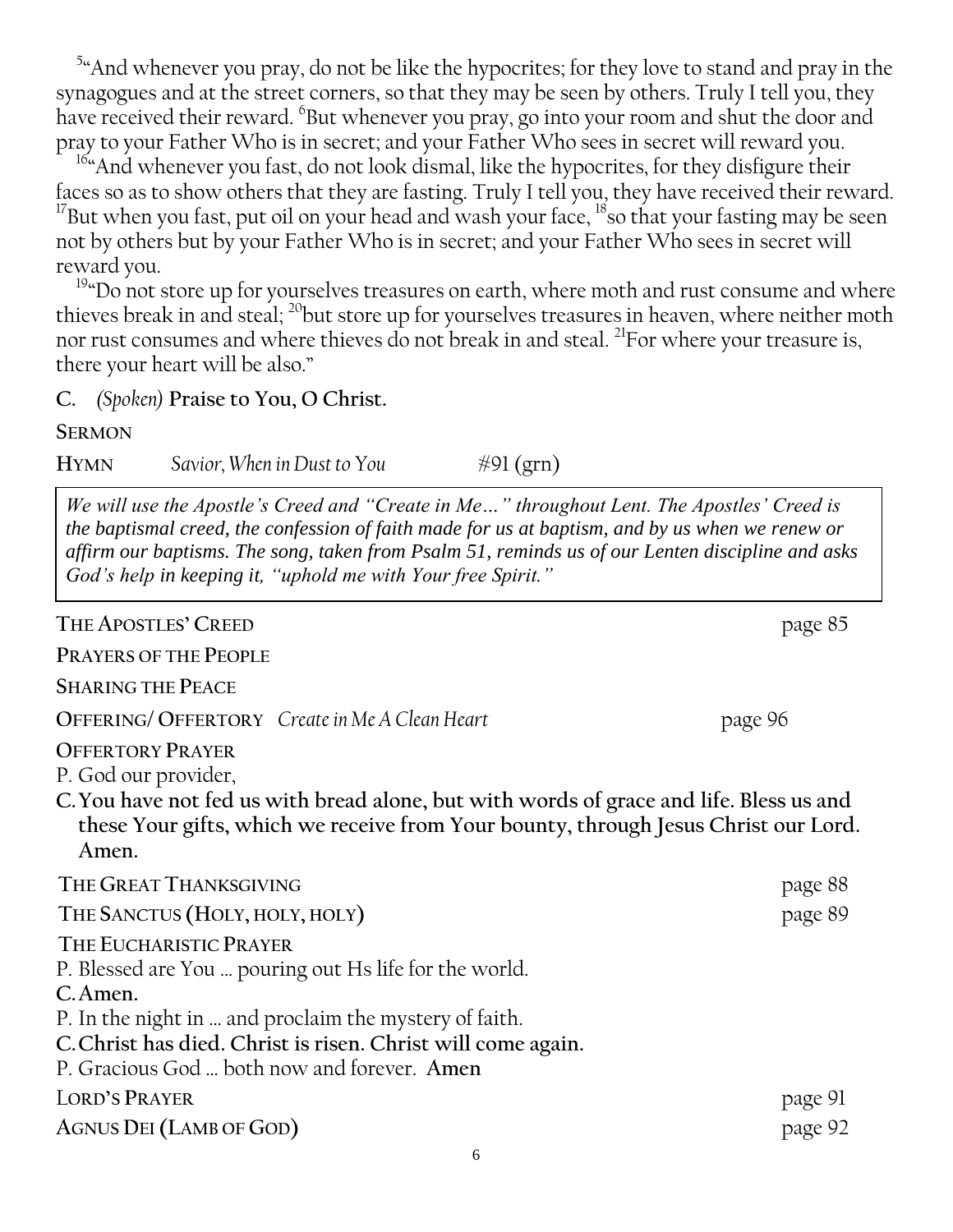## **DISTRIBUTION HYMNS**  $\frac{1}{2}$   $\frac{1}{2}$   $\frac{1}{2}$   $\frac{1}{2}$   $\frac{1}{2}$   $\frac{1}{2}$   $\frac{1}{2}$   $\frac{1}{2}$   $\frac{1}{2}$   $\frac{1}{2}$   $\frac{1}{2}$   $\frac{1}{2}$   $\frac{1}{2}$   $\frac{1}{2}$   $\frac{1}{2}$   $\frac{1}{2}$   $\frac{1}{2}$   $\frac{1}{2}$   $\frac{1}{2}$   $\frac{1}{2}$

**POST-COMMUNION BLESSING** page 92

**POST-COMMUNION SONG** 

On my heart imprint Your image, Blessed Jesus, king of grace, That life's troubles nor its pleasures Ever may Your work erase; Let the clear inscription be Jesus crucified for me Is my life, my hope's foundation All my glory and salvation!

*The closing prayer summarizes the intent of Ash Wednesday and Lent: for forty days we will focus on returning to our Baptism by giving alms, fasting from self-indulgence, finding our treasure only in Christ. It is good that we have forty days to work on all this.*

## **POST COMMUNION PRAYER**

P. Merciful God, accompany our journey through these forty days. Renew in us the gift of baptism, that we may provide for those who are poor, pray for those in need, fast from selfindulgence, and above all that we may find our treasure in the life of Your Son, Jesus Christ, our Lord.

**C.Amen.**

#### . **SENDING**

**BLESSING**

P. Almighty God the Father,  $+$  Son, and Holy Spirit watch over your going out and your coming in, from this time forth and forevermore. **C. Amen**

**CLOSING HYMN** *Bless Now O God, the Journey*

*Adapting the conclusions of five of the New Testament letters, this lengthy dismissal sends us out for our forty days of baptismal renewal.*

# **DISMISSAL**

P. Go forth into the world to serve God with gladness;

be of good courage;

hold fast to that which is good;

render to no one evil for evil;

strengthen the fainthearted; support the weak;

help the afflicted; honor all people;

love and serve God, rejoicing in the power of the Holy Spirit.

**C. Amen.**

Commentary from Worship Guidebook for Lent and the Three Days © 2009 Augsburg Fortress.